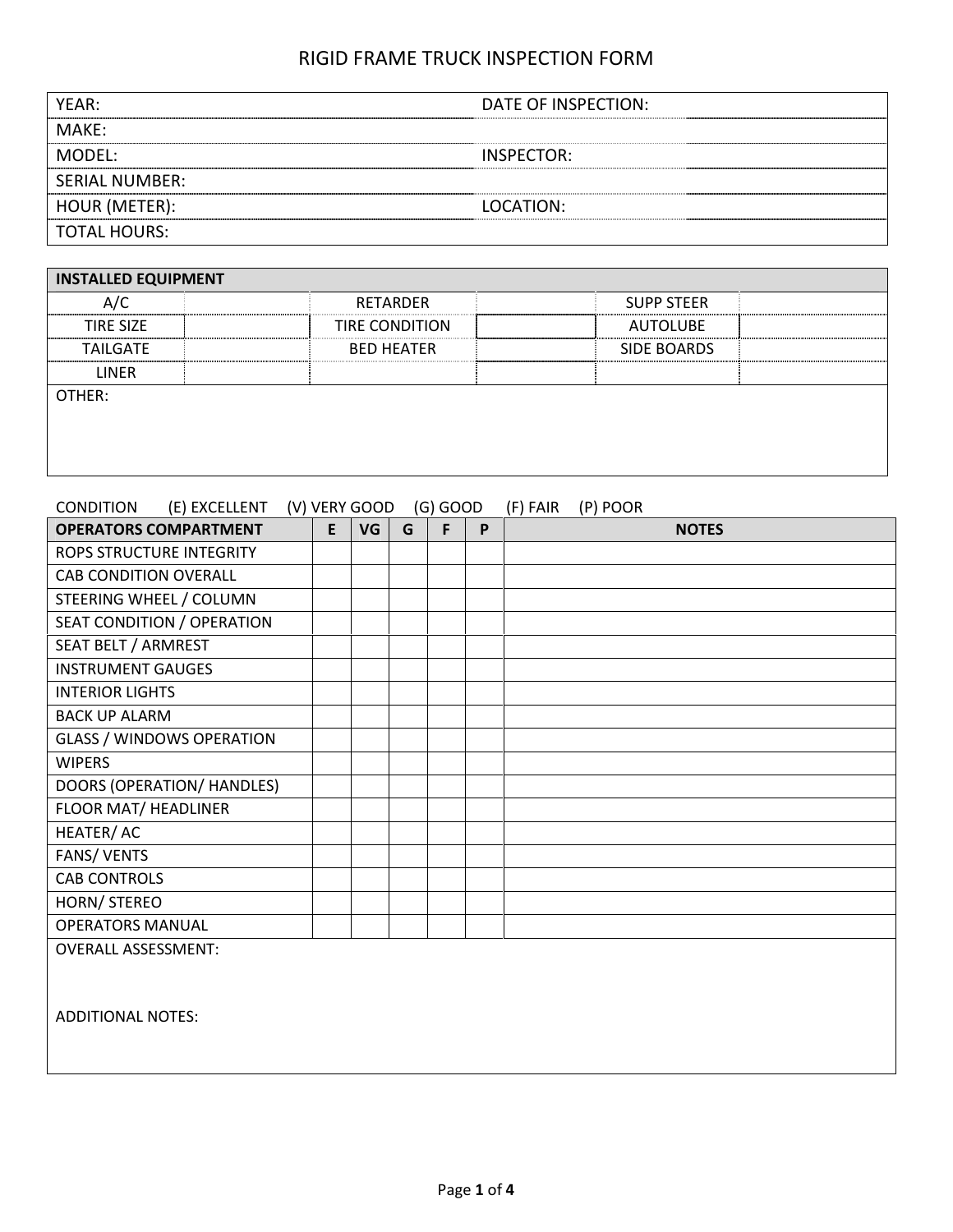| CONDITION                                                          |               |    |   |            |              |                                      |  |  |  |
|--------------------------------------------------------------------|---------------|----|---|------------|--------------|--------------------------------------|--|--|--|
| (E) EXCELLENT (V) VERY GOOD (G) GOOD<br><b>COSMETIC / EXTERIOR</b> | E             | VG | G | F          | P            | (F) FAIR<br>(P) POOR<br><b>NOTES</b> |  |  |  |
| LADDERS/ PLATFORMS                                                 |               |    |   |            |              |                                      |  |  |  |
| <b>STEPS / GRAB IRON</b>                                           |               |    |   |            |              |                                      |  |  |  |
| <b>FENDERS</b>                                                     |               |    |   |            |              |                                      |  |  |  |
| HOOD CONDITION (OPEN/CLOSE)                                        |               |    |   |            |              |                                      |  |  |  |
| <b>BUMPERS/ BELLY PANS</b>                                         |               |    |   |            |              |                                      |  |  |  |
| PAINT/ DECALS                                                      |               |    |   |            |              |                                      |  |  |  |
| <b>FRONT/ REAR LIGHTS</b>                                          |               |    |   |            |              |                                      |  |  |  |
| <b>OVERALL ASSESSMENT:</b><br><b>ADDITIONAL NOTES:</b>             |               |    |   |            |              |                                      |  |  |  |
| <b>CONDITION</b><br>(E) EXCELLENT                                  | (V) VERY GOOD |    |   | $(G)$ GOOD |              | (P) POOR<br>(F) FAIR                 |  |  |  |
| <b>STRUCTURAL</b>                                                  | E             | VG | G | F          | $\mathsf{P}$ | <b>NOTES</b>                         |  |  |  |
| STRUCTURAL DAMAGE                                                  |               |    |   |            |              |                                      |  |  |  |
| <b>FRAME/ CRACK REPAIRS</b>                                        |               |    |   |            |              |                                      |  |  |  |
| <b>STEERING CYLINDER PINS</b>                                      |               |    |   |            |              |                                      |  |  |  |
| <b>SUSPENSION CYLINDERS</b>                                        |               |    |   |            |              |                                      |  |  |  |
| <b>REAR AXLE TRUNNION</b>                                          |               |    |   |            |              |                                      |  |  |  |
| <b>OVERALL ASSESSMENT:</b>                                         |               |    |   |            |              |                                      |  |  |  |
| <b>ADDITIONAL NOTES:</b>                                           |               |    |   |            |              |                                      |  |  |  |
| <b>CONDITION</b><br>(E) EXCELLENT                                  | (V) VERY GOOD |    |   | $(G)$ GOOD |              | (F) FAIR<br>(P) POOR                 |  |  |  |
| <b>BED</b>                                                         | E             | VG | G | F          | P            | <b>NOTES</b>                         |  |  |  |
| <b>BED OVERALL CONDITION</b>                                       |               |    |   |            |              |                                      |  |  |  |
| <b>FRAME CRACKS / REPAIRS</b>                                      |               |    |   |            |              |                                      |  |  |  |
| <b>HEATED BED COMPONENTS</b>                                       |               |    |   |            |              |                                      |  |  |  |
| <b>FLOOR / LINER CONDITION</b>                                     |               |    |   |            |              |                                      |  |  |  |
| <b>HINGE POINTS</b>                                                |               |    |   |            |              |                                      |  |  |  |
| <b>BED PADS</b>                                                    |               |    |   |            |              |                                      |  |  |  |
| <b>SPILL GUARDS</b>                                                |               |    |   |            |              |                                      |  |  |  |
| <b>TAILGATE CONDITION</b>                                          |               |    |   |            |              |                                      |  |  |  |
| <b>TAILGATE HARDWARE</b>                                           |               |    |   |            |              |                                      |  |  |  |

OVERALL ASSESSMENT:

ADDITIONAL NOTES: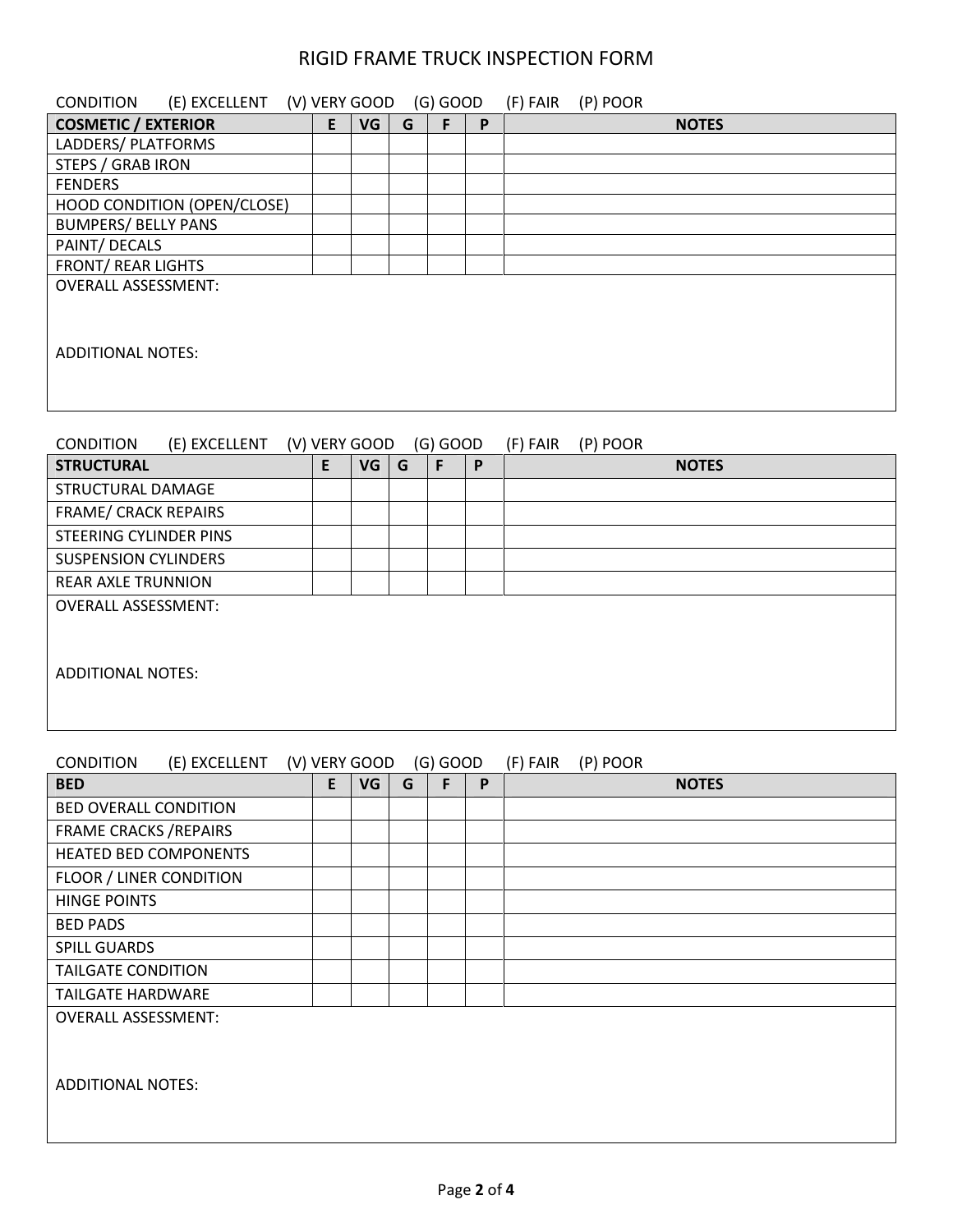| (E) EXCELLENT (V) VERY GOOD (G) GOOD<br><b>CONDITION</b> |   |          |   |   | (F) FAIR (P) POOR |
|----------------------------------------------------------|---|----------|---|---|-------------------|
| <b>POWERTRAIN</b>                                        | E | $VG$ $G$ | F | P | <b>NOTES</b>      |
| <b>ENGINE MAKE/ MODEL</b>                                |   |          |   |   |                   |
| <b>EPI TIER</b>                                          |   |          |   |   |                   |
| <b>ENGINE S/N</b>                                        |   |          |   |   |                   |
| SMOKE/ BLOW BY                                           |   |          |   |   |                   |
| ENGINE OIL LEVEL CONDITION                               |   |          |   |   |                   |
| <b>ENGINE OIL LEAKS</b>                                  |   |          |   |   |                   |
| <b>RADIATOR CAP</b>                                      |   |          |   |   |                   |
| <b>COOLAN T LEVEL CONDITION</b>                          |   |          |   |   |                   |
| <b>BELTS</b>                                             |   |          |   |   |                   |
| <b>TURBO</b>                                             |   |          |   |   |                   |
| <b>EITHER</b>                                            |   |          |   |   |                   |
| <b>TRANSMISSION TYPE</b>                                 |   |          |   |   |                   |
| <b>TRANSMISSION OPERATION</b>                            |   |          |   |   |                   |
| TRANSMISSION OIL/LEAKS                                   |   |          |   |   |                   |
| TRANSMISSION SHIFT CONTROL                               |   |          |   |   |                   |
| <b>TORQUE CONVERTOR</b>                                  |   |          |   |   |                   |
| FINAL DRIVES/ DRIVELINES                                 |   |          |   |   |                   |
| <b>BRAKES</b>                                            |   |          |   |   |                   |
| <b>PARK BRAKE</b>                                        |   |          |   |   |                   |
| <b>DIFFERENTIAL LOCKS</b>                                |   |          |   |   |                   |
| FRONT/REAR DIFFERENTIAL                                  |   |          |   |   |                   |
| <b>OVERALL ASSESSMENT:</b>                               |   |          |   |   |                   |
|                                                          |   |          |   |   |                   |
|                                                          |   |          |   |   |                   |
| <b>ADDITIONAL NOTES:</b>                                 |   |          |   |   |                   |
|                                                          |   |          |   |   |                   |
|                                                          |   |          |   |   |                   |
|                                                          |   |          |   |   |                   |

#### CONDITION (E) EXCELLENT (V) VERY GOOD (G) GOOD (F) FAIR (P) POOR

| <b>HYDRAULICS</b>               | E | VG | G | F | P | <b>NOTES</b> |
|---------------------------------|---|----|---|---|---|--------------|
| OIL LEVEL                       |   |    |   |   |   |              |
| PUMP NOISE / LEAKS              |   |    |   |   |   |              |
| <b>TANK</b>                     |   |    |   |   |   |              |
| <b>VALVES</b>                   |   |    |   |   |   |              |
| <b>STEERING OPERATION</b>       |   |    |   |   |   |              |
| STEERING/ LIFT CYLINDERS        |   |    |   |   |   |              |
| LINE/HOSE CONDITION             |   |    |   |   |   |              |
| <b>CAB CONTROLS</b>             |   |    |   |   |   |              |
| <b>WATER PUMP MOTOR</b>         |   |    |   |   |   |              |
| <b>STEERING/ LIFT CYLINDERS</b> |   |    |   |   |   |              |
| <b>OVERALL ASSESSMENT:</b>      |   |    |   |   |   |              |
| <b>ADDITIONAL NOTES:</b>        |   |    |   |   |   |              |